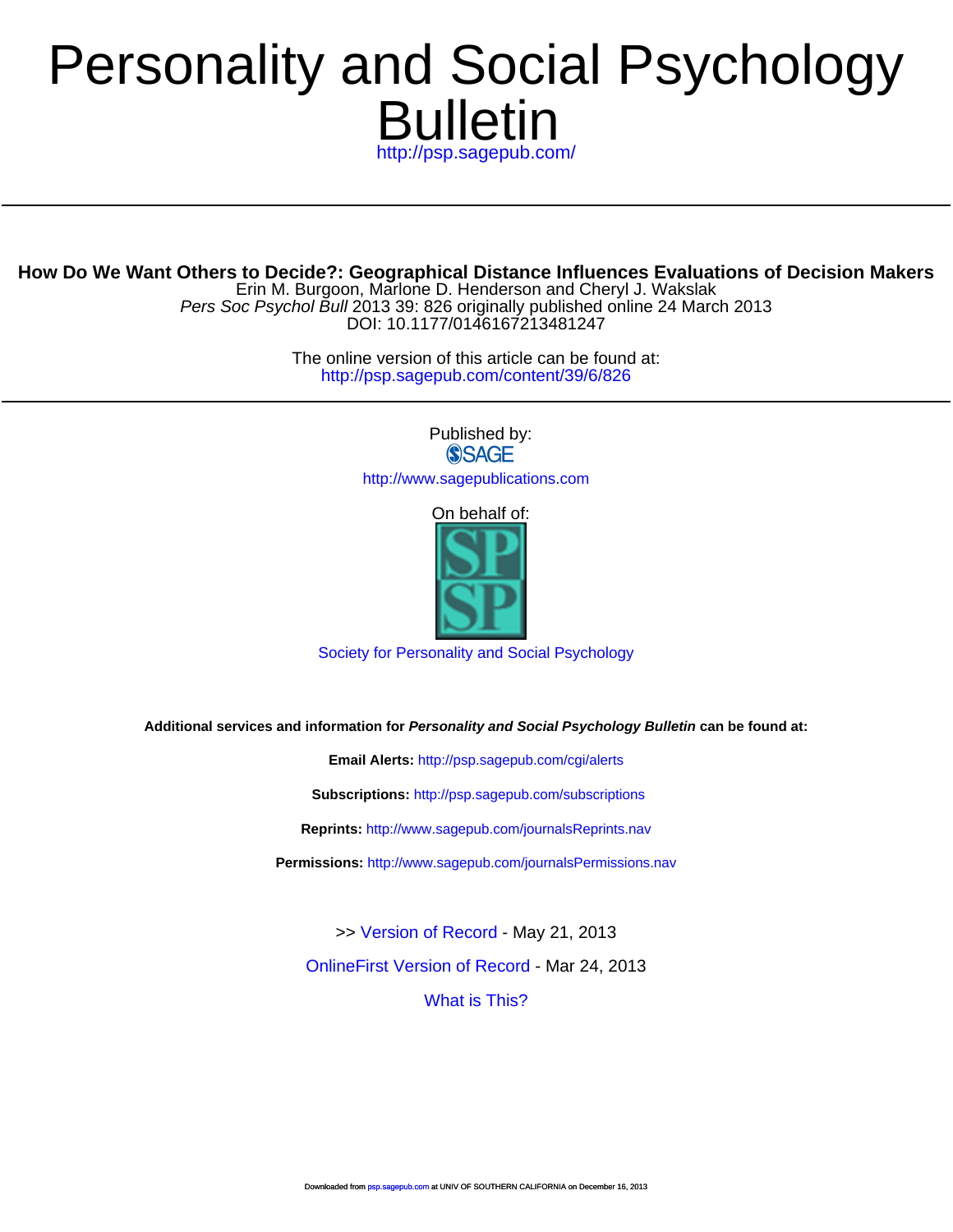# **How Do We Want Others to Decide? Geographical Distance Influences Evaluations of Decision Makers**

Personality and Social Psychology Bulletin 39(6) 826–838 © 2013 by the Society for Personality and Social Psychology, Inc Reprints and permissions: sagepub.com/journalsPermissions.nav DOI: 10.1177/0146167213481247 pspb.sagepub.com



Erin M. Burgoon<sup>1</sup>, Marlone D. Henderson<sup>1</sup>, and Cheryl J. Wakslak<sup>2</sup>

#### **Abstract**

People who decide on behalf of others can be located at various geographical distances from their clients and constituents. Across five experiments, we examined the role distance plays in evaluations of these decision makers. Specifically, drawing on construal level theory, we examined how the type of information (aggregate or case-specific) that closer and more distant decision makers cited as the basis for their decisions influenced how they were evaluated. We found that people expressed more anger toward (Experiment 1) and were less enthusiastic about (Experiments 2 and 4) more distant decision makers who relied on case-specific (vs. aggregate) information. In addition, we found that people were less enthusiastic about decision makers who relied on case-specific (vs. aggregate) information when evaluators were in a higher-level (vs. lowerlevel) construal mind-set (Experiments 3 and 5). Implications for how decision makers can manage impressions are discussed.

#### **Keywords**

geographical distance, construal level, social judgment, decision making, base rates

Received 15 June 2012; revised manuscript accepted 26 January 2013

People often rely on others to make decisions on their behalf. For example, financial advisors invest their clients' money, doctors recommend treatment plans to patients, and public officials (e.g., policy makers, the police) create and uphold laws that affect the welfare of citizens. Several factors influence how such decision makers are evaluated, including their decision process (e.g., whether external sources are consulted, their extent of deliberation; Alicke & Weigold, 1990), the decision itself (i.e., whether evaluators agree with the decision; Alicke & Weigold, 1990), and the ultimate outcome of the decision (e.g., Alicke & Weigold, 1990; Baron & Hershey, 1988; Lipshitz & Barak, 1995). In the present research, we explore whether something as simple as the geographical distance between a decision maker and his or her constituents can influence how the decision maker is evaluated. For example, we will argue that constituents will tend to evaluate public officials differently when they are giving a speech in a local neighborhood versus in Washington, D.C. In what follows, we first review research on decision maker evaluations and then explore the way in which closer and more distant decision makers are differentially evaluated as a function of the type of evidence they rely on in their decision making. We specifically focus on political contexts, as public officials can reveal their policy decisions to constituents from various geographical locations.

# **Evaluations of Decision Makers**

A primary theme in the literature on evaluations of decision makers is that people show an outcome bias. Specifically, known outcomes (i.e., information about whether the decision ultimately led to a positive or negative outcome) are given more weight in evaluations than other information that might indicate whether a decision was sound (Baron & Hershey, 1988). However, people must often evaluate decision makers based on decisions that do not have immediately known outcomes. For example, constituents often vote on whether to reelect politicians before the consequences of their policy decisions have surfaced (e.g., Canes-Wrone, Herron, & Shotts, 2001). Given that many decisions have delayed outcomes, we focus on how people evaluate decision makers when the ultimate outcome of a decision is still unknown.

#### **Corresponding Author:**

University of Texas at Austin, USA <sup>2</sup>University of Southern California, USA

Erin M. Burgoon, Department of Psychology, University of Texas at Austin, 108 E. Dean Keaton Stop A8000, Austin, TX 78712-1043, USA. Email: eburgoon@utexas.edu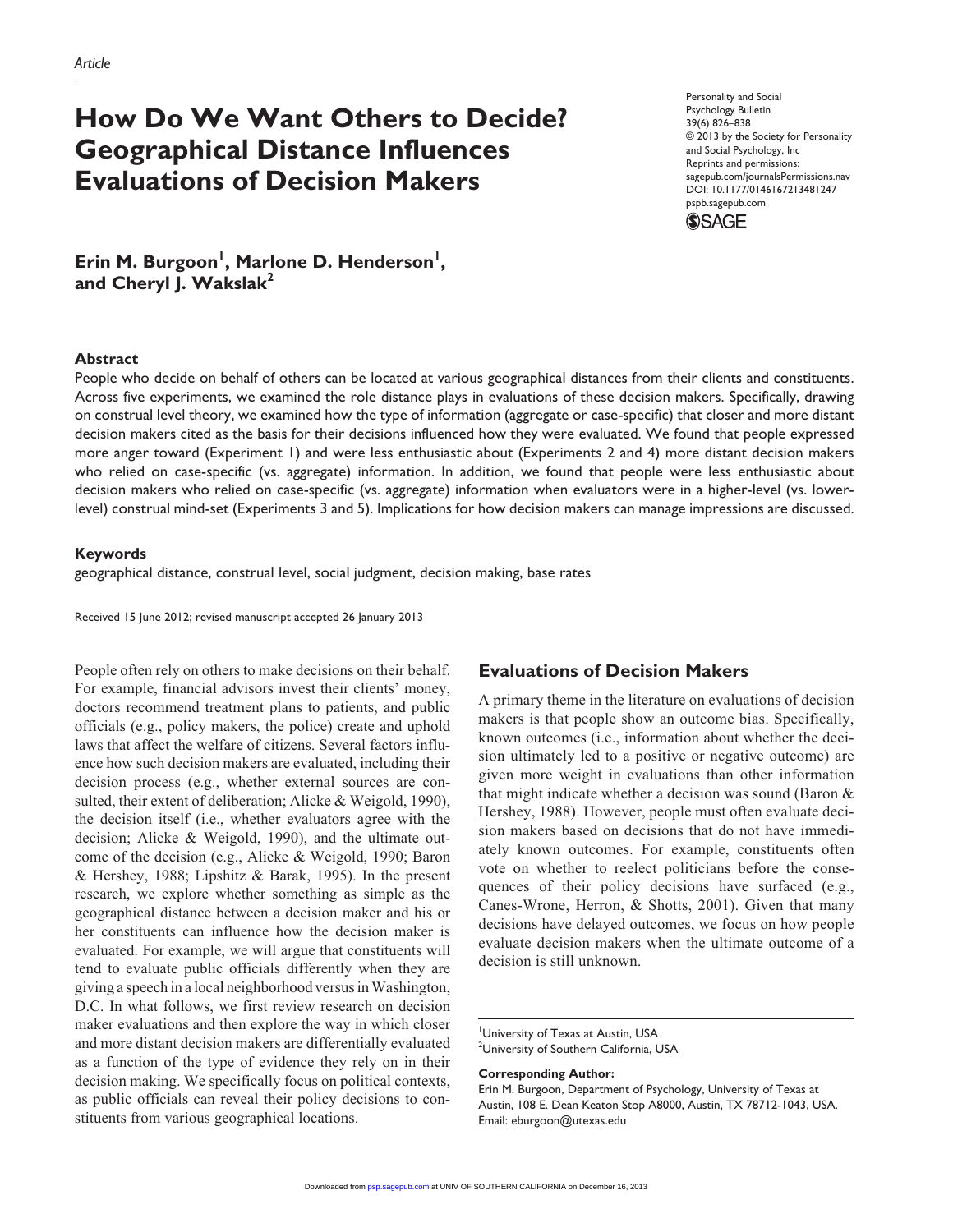Beyond agreement with the decision itself, an important factor that has been argued to enter into people's evaluations of decision makers is how the decision maker reached his or her decision. For example, the extent to which people find the process behind a decision fair (i.e., procedural justice; Greenberg & Folger, 1983; Lind & Tyler, 1988; Thibault & Walker, 1975) influences evaluations of a variety of decision makers, including supervisors (McFarlin & Sweeney, 1992), policy makers (See, 2009), and legal authorities (Tyler, 1984). Similarly, overall aspects of the decision process such as the extent to which the decision maker deliberated and/or consulted others can influence the degree to which the decision maker is seen positively (Alicke & Weigold, 1990).

Intriguingly, beyond these general questions of fair and thorough process, decisions may vary in terms of the type of information that a decision maker relied on when making a decision. For example, two broad categories of information that decision makers are often presented with are aggregate and case-specific information. Policy makers, for instance, can propose policies based on statistics (e.g., air-travel security reports) or salient events (e.g., an attempted terrorist attack), and so on. As a case in point, University of California, Los Angeles (UCLA) researchers recently analyzed crime trends in California and determined that there was no association between the location of medical marijuana dispensaries and crime rates. Yet, United States Attorney for the Northern District of California Melinda Haag shut down 10 medical marijuana dispensaries in 2011 based on single incidents of dispensary-related crime (Roberts, 2012). Do people prefer that their decision makers use one type of information instead of the other to reach their decision?

When people decide on their own behalf, research suggests that in instances where aggregate and case-specific information are both available, people tend to rely more on case-specific information (see Taylor & Thompson, 1982, for a brief review). Indeed, a large literature on the base-rate fallacy supports the position that people often underutilize aggregate information in favor of case-specific information (Bar-Hillel, 1980; Hamill, Wilson, & Nisbett, 1980; Kahneman & Tversky, 1973). People tend to rely on casespecific information at least partially because they are unable to adequately apply rules of statistical inference to their judgments (Tversky & Kahneman, 1974). This tendency can also be affected by characteristics of the casespecific information, such as diagnosticity (Krupat, Smith, Leach, & Jackson, 1997), applicability (Ajzen, 1977), and vividness (Baesler & Burgoon, 1994).

Given that people prefer case-specific information in their personal decisions, are people likely to prefer that their decision makers rely on case-specific information when deciding on their behalf? We argue that the geographical distance of decision makers from their constituents influences what information constituents prefer that their decision makers rely on. We base this prediction on construal level theory (Trope & Liberman, 2010), a framework that distinguishes

between two forms of representation: more abstract, higherlevel construals that capture more central or important information (Henderson, 2011; Henderson & Trope, 2009; McCarthy & Skowronski, 2011, Wakslak, 2012) that applies across situations (Fiedler, Semin, Finkenauer, & Berkel, 1995; Libby & Eibach, 2002), and more concrete, lowerlevel construals that capture more vivid, imageable information (Strack, Schwarz, & Gschneidinger, 1985) that is more temporary, context-specific (Semin, Higgins, de Montes, Estourget, & Valencia, 2005), and superficial (Kay, 1971).

According to construal level theory, greater psychological distance from things (including geographical, temporal, and social distance) triggers higher-level construals (Trope & Liberman, 2010). For example, participants who watched a video that ostensibly depicted events at a geographically more distant (vs. closer) location used more abstract language to describe the video (Fujita, Henderson, Eng, Trope, & Liberman, 2006). Work in this area has further suggested that these differences in abstraction have implications for judgments and decisions. Of strongest relevance to the current research, prior studies have shown that greater distance leads people to favor aggregate information rather than particular and individual cases. For example, Henderson, Fujita, Trope, and Liberman (2006) found that people were more likely to extrapolate from trends across 4 years (vs. a singleyear deviation from the trend) when predicting geographically more distant (vs. closer) outcomes (see also Ledgerwood, Wakslak, & Wang, 2010). Presumably, this preference arises because aggregate pieces of information are by definition a reflection of events that have occurred across situations, and greater distance prompts higher-level construals and thereby more integrative, cross-situational thinking (Fiedler et al., 1995; Schul, 1983).

# **The Present Research**

Drawing on and extending this prior research, we predict that geographical distance from a decision maker will influence how people believe the decision maker should make his or her decisions. Specifically, we predict that people will prefer that more geographically distant decision makers rely more on aggregate (vs. case-specific) information when deciding on their behalf. That is, because more geographically distant decision makers are far away from the evaluator, the evaluator will consider their behavior from a higher-level perspective, and therefore be more inclined to approve of their decision making if it demonstrates a cross-situational, aggregate approach. Recent evidence suggests that people derive value from a match or "fit" between distance and construal (e.g., Fessel, 2011), and prefer distance-consistent arguments and appeals (e.g., Fujita, Eyal, Chaiken, Trope, & Liberman, 2008; Hansen & Wänke, 2010; Kim, Rao, & Lee, 2009). Therefore, more geographically distant decision makers should be evaluated more positively when they rely on [abstrac](http://psp.sagepub.com/)t, rather than concrete, decision rules. Accordingly,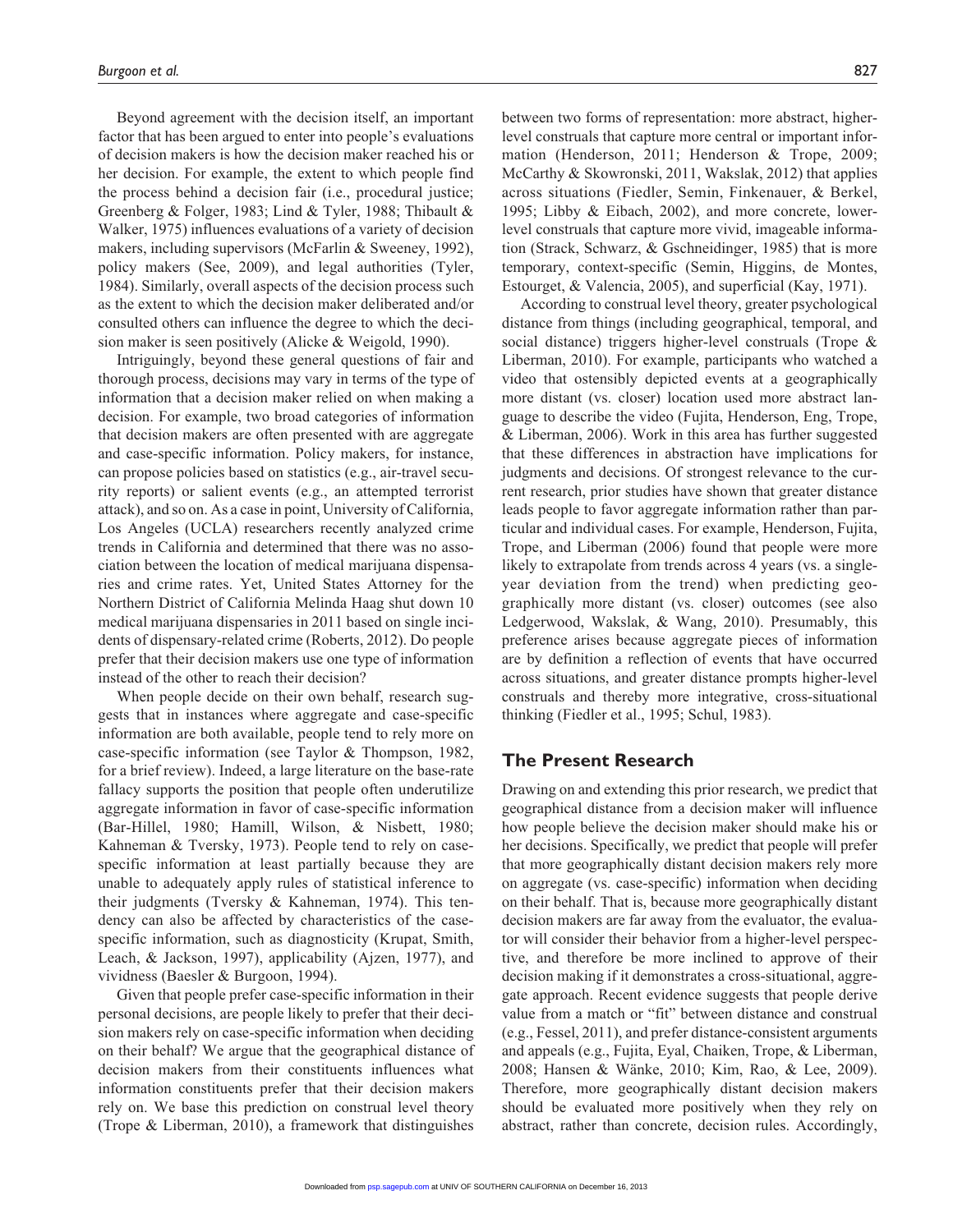we predict that more distant decision makers who rely on case-specific information will be evaluated more negatively than their counterparts who rely on aggregate information in their decisions.

# **Pilot**

Before examining whether geographical distance from decision makers who rely on a particular source of information affects people's evaluations of them, we wanted to gather evidence that such geographical distance is likely to elicit higher-level, more abstract construals. Prior research has shown that increased geographical distance from objects and events fosters higher-level thinking (see, for example, Henderson & Wakslak, 2010, for a review). However, past research has not specifically shown that distance from a decision maker affects people's level of construal.

#### *Method*

We recruited 102 participants (45 female;  $M_{\text{gas}} = 33.19$ ,  $SD = 12.13$ ) via Amazon's Mechanical Turk. We excluded 3 participants for previous participation in a related study. We asked participants to complete a modified version of the Behavior Identification Form (BIF; Vallacher & Wegner, 1989). For the original BIF, participants are presented with several behaviors and asked to indicate their preference between two alternative descriptions or action identifications for each behavior: a lower-level, more concrete action identification (description that emphasizes the means by which the action is performed) or a higher-level, more abstract action identification (description emphasizing the end for which the action is performed). We modified the BIF so that participants indicated how they thought about President Obama performing 16 behaviors. We chose behaviors that participants could easily envision a politician engaging in (see Table 1). We varied whether participants imagined Obama engaging in the behaviors in either the participant's city (closer) or Washington, D.C. (more distant).

*Measures*. For each of the 16 behaviors (e.g., Obama writing a list), we asked participants whether a more concrete, lower-level (e.g., writing things down) or a more abstract, higher-level statement (e.g., getting organized) best described that behavior. Responses for each behavior were scored so that preference for the lower- and higher-level description was 0 and 1, respectively. We created a summary score of preferences across all 16 items such that a total score of 0 indicated universal preference for lower-level descriptions and a score of 16 indicated universal preference for higher-level descriptions.

#### *Results and Discussion*

An independent samples *t* test on the summary score revealed that participants had a stronger preference for the higher-level

descriptions when Obama was in Washington, D.C., (*M* = 11.06,  $SD = 3.71$ ) versus in the participant's city ( $M = 9.60$ ,  $SD = 4.13$ ;  $t(97) = 2.25$ ,  $p < .05$ ;  $d = 0.46$ ).<sup>1</sup> Therefore, we feel confident that increased geographical distance from a decision maker elicits higher-level, more abstract construals. Having established this effect on construal, we next explore our primary concern: whether geographical distance influences evaluations of decision makers who rely on particular sources of information.

# **Experiment 1: Geographical Distance and Behavioral Responses to a Real-World Event**

In the present experiment, we examined behavioral responses to a decision maker who was either relatively closer or more distant when making an ostensibly real decision on behalf of citizens. Specifically, we examined student responses to the city Police Chief announcing the reallocation of his police forces based on either crime statistics (aggregate information) or a shooting incident on the students' campus the previous day (case-specific information). Although the campus shooting was a real event, the Chief's announcement of the reallocation of police forces was fictitious. Nevertheless, we led participants to believe that the announcement was real. Participants were then given the opportunity to write anonymous feedback directly to the Chief. The written feedback served as our behavioral measure. During debriefing, we notified participants that the announcement was not real. We predicted that participants would express more negative emotion toward the Chief and would do more to ensure that their feedback was taken seriously if the Chief made the announcement from a more distant (vs. closer) location and relied on the shooting incident (vs. statistics) as the basis for his reallocation decision.

#### *Method*

Eighty-three (56 female) University of Texas at Austin undergraduates completed a survey on campus that was ostensibly being conducted by the student newspaper. Participants read a purportedly real press release that indicated that the city Police Chief had given a press conference earlier that day to announce a reallocation of police forces in town, which would also result in changes to the police presence on campus. We manipulated three variables: geographical distance of the Chief, the information basis of his decision, and the decision itself. Some participants read that the Chief gave the press conference at the campus police headquarters, "only a few blocks away" (closer); the remaining participants read that the press conference was held at the Austin police headquarters, "several miles from campus" (more distant). In terms of information basis, some participants read that the Chief decided to reallocate police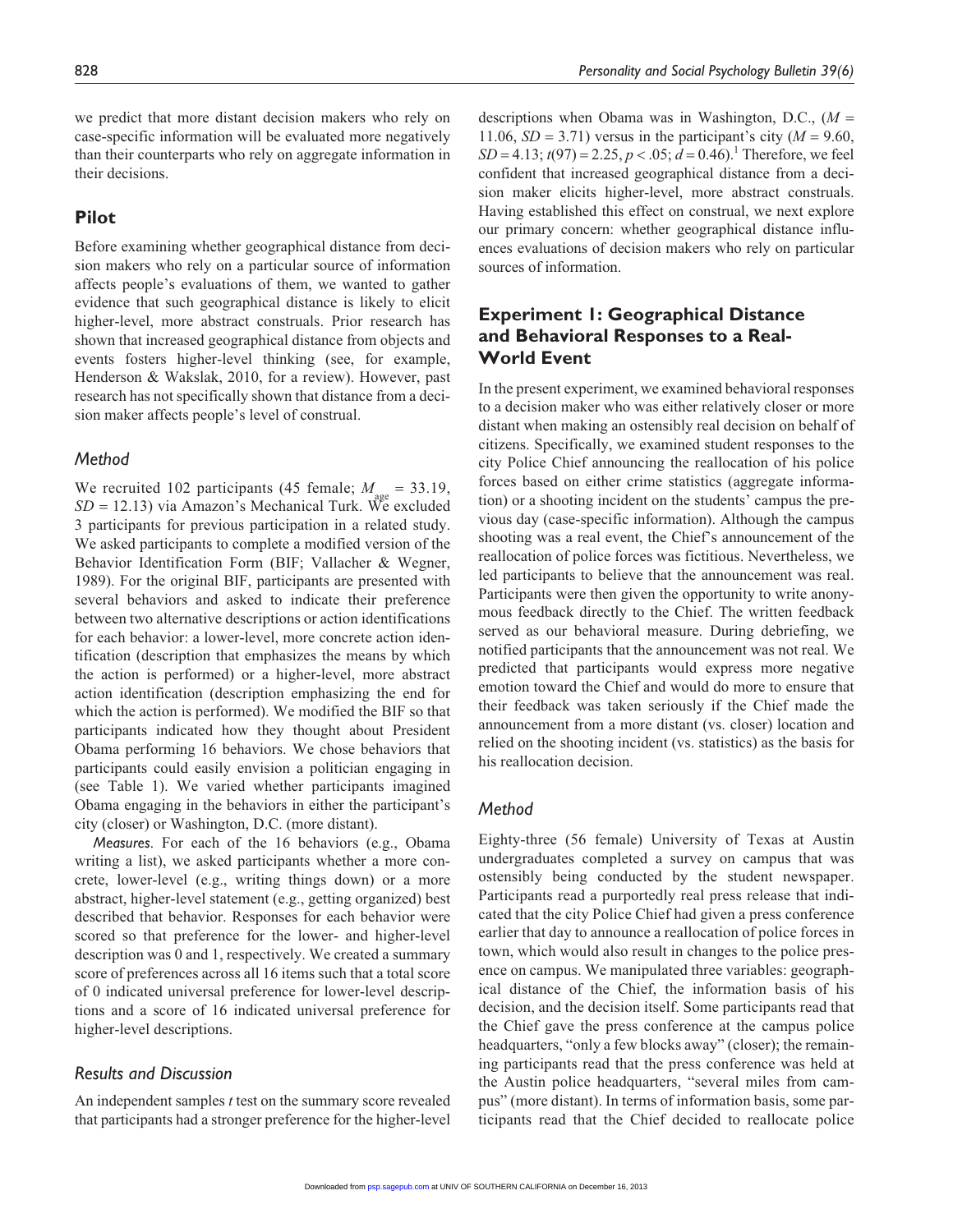**Table 1.** Preference for Higher-Level Action Identification of President Obama as a Function of Geographical Distance.

| Behavior identification item                                           | Closer ( $n = 47$ ) | More distant ( $n = 52$ ) |
|------------------------------------------------------------------------|---------------------|---------------------------|
| Obama paying attention to his family                                   |                     |                           |
| Spending time with his children versus loving them                     | 25.5                | 44.2                      |
| Obama making a list                                                    |                     |                           |
| Writing things down versus getting organized                           | 66.0                | 71.2                      |
| Obama reading an article                                               |                     |                           |
| Following words on a screen versus gaining knowledge                   | 76.6                | 90.4                      |
| Obama spending time with voters                                        |                     |                           |
| Having beer or coffee with them versus being available                 | 53.2                | 67.3                      |
| Obama volunteering in a soup kitchen                                   |                     |                           |
| Giving food to homeless versus helping others                          | 70.2                | 75.0                      |
| Obama showing up for an appointment                                    |                     |                           |
| Meeting someone to discuss a particular issue versus being responsible | 34.0                | 40.4                      |
| Obama wearing clothes                                                  |                     |                           |
| Putting on a suit and tie versus appearing respectable                 | 66.0                | 78.8                      |
| Obama comforting someone                                               |                     |                           |
| Hugging someone versus showing compassion                              | 76.6                | 84.6                      |
| Obama attending to his sick children                                   |                     |                           |
| Giving them medicine versus maintaining their health                   | 66.0                | 67.3                      |
| Obama letting his staff get off work early                             |                     |                           |
| Assigning less work versus being a nice guy                            | 78.7                | 84.6                      |
| Obama playing basketball                                               |                     |                           |
| Shooting the ball versus exercising                                    | 44.7                | 61.5                      |
| Obama making truthful statements to a colleague                        |                     |                           |
| Using correct statistics versus demonstrating his intelligence         | 42.6                | 69.2                      |
| Obama noticing someone                                                 |                     |                           |
| Saying "hello" versus showing friendliness                             | 55.3                | 67.3                      |
| Obama compromising                                                     |                     |                           |
| Saying "yes" versus being practical                                    | 83.0                | 90.4                      |
| Obama teaching a child something                                       |                     |                           |
| Using simple words versus sharing wisdom                               | 74.5                | 82.7                      |
| Obama sharing information with voters                                  |                     |                           |
| Answering questions versus being open                                  | 46.8                | 55.8                      |

Note: Numbers indicate the percentage of participants in each condition who preferred the higher-level action identification over the lower-level action identification (pilot study).

forces based on crime statistics released that morning; the remaining participants read that the decision was based on the campus shooting the previous day. To ensure that our demonstrated effects were not dependent on the type of decision made by the Chief, some participants read that the Chief decided to increase the police presence on campus, thereby decreasing the police presence in the rest of town; the remaining participants read that the Chief decided to decrease the police presence on campus, thereby increasing the police presence in the rest of town.

*Measures*. We asked participants to write one to two paragraphs providing anonymous feedback to the Chief about his reallocation decision, keeping in mind that the more they wrote, the more likely the Chief would take their opinion seriously. Participants' written responses were analyzed for overall word count and their expression of specific emotions toward the Chief. That is, in addition to calculating the word count of participants' responses, we had two independent judges blind to condition code written responses for expression of anger and sadness toward the Chief (1 = *not at all* to  $5 =$  *extreme anger/sadness; r* = .68 and .74, respectively). We coded for anger and sadness to determine whether our experimental manipulations affected specific emotions or negative emotion more generally.

#### *Results and Discussion*

A 2 (Distance: closer vs. more distant)  $\times$  2 (Information Basis: statistics vs. shooting)  $\times$  2 (Decision: increase vs. decrease police forces on campus) ANOVA on average word count revealed a Distance  $\times$  Information Basis interaction,  $F(1, 79) = 6.1, p < .05$ . When the Chief was closer, the length of participants' responses did not differ based on the Chief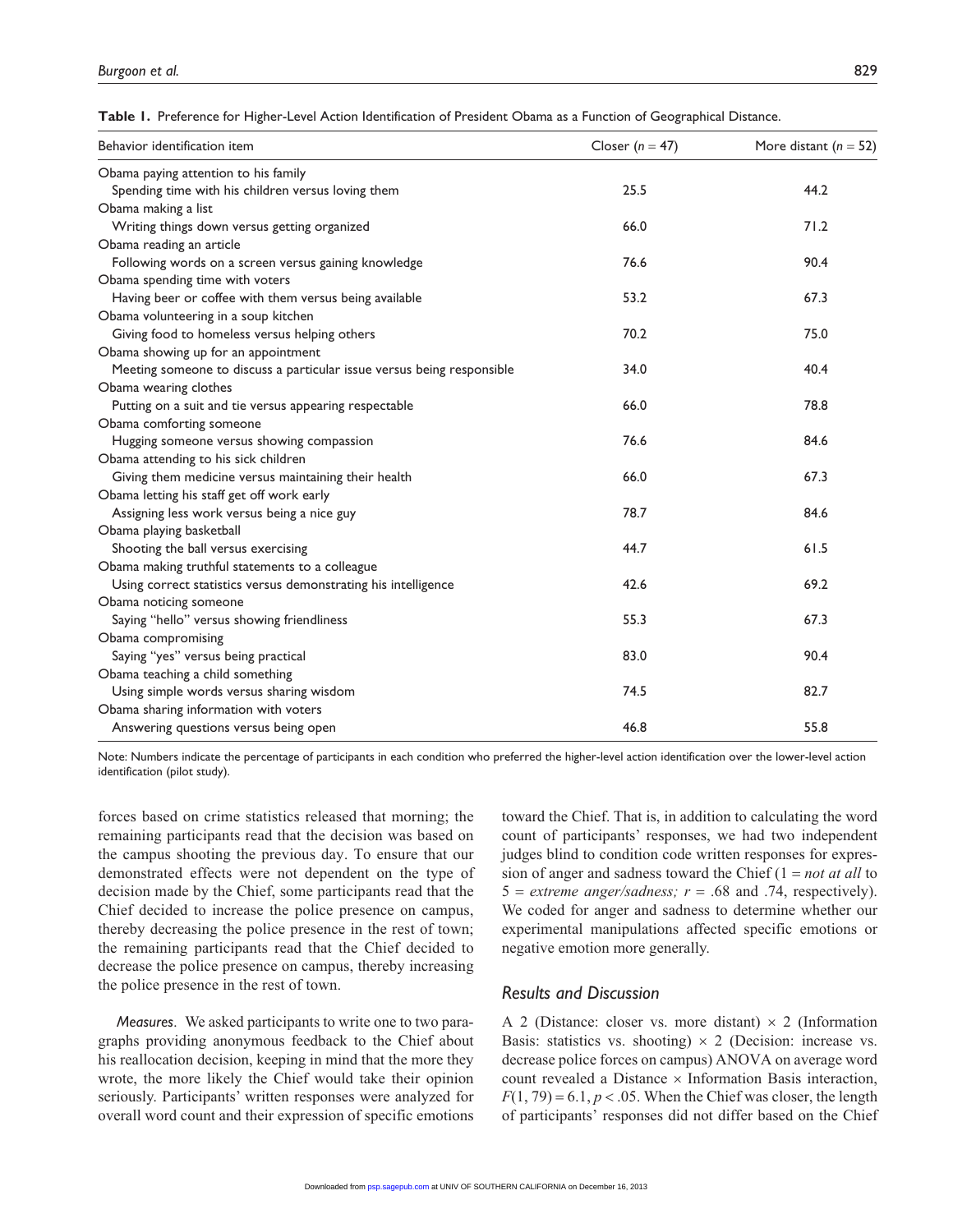

**Figure 1.** Mean word count (a) and expression of anger (b) in written responses to the Police Chief as a function of geographical distance of the Chief from participants and the information cited as the basis for his police reallocation decision. Note: CI = confidence interval. Expression of anger ranged from 1 = *not at all* to 5 = *very much* (Experiment 1).

relying on the crime statistics  $(M = 61.21, SD = 52.64)$  versus the shooting ( $M = 48.67$ ,  $SD = 30.66$ ,  $t(43) = 0.96$ ,  $p = .343$ ,  $d = 0.29$ ; Figure 1); however, participants wrote significantly more when the Chief was more distant and relied on the shooting incident ( $M = 84.30$ ,  $SD = 73.39$ ) versus the statistics ( $M = 41.50$ ,  $SD = 33.18$ ) for his reallocation decision,  $t(36) = 2.72, p < .05, d = 0.90$ . No main effects or other interaction effects emerged (all *F*s < 1) on word count. Given that participants were told to write more to ensure that their feedback was taken seriously, a higher word count implied that when people's expectations were not met (i.e., a more distant

decision maker relied on the "wrong" info), they went to greater lengths to ensure that their voice was heard.

Coding for anger and sadness expressed toward the Chief revealed a Distance × Information Basis interaction on the expression of anger,  $F(1, 79) = 2.82$ ,  $p < .05$  (Figure 1). When the Chief made his press conference in a more distant location, participants expressed more anger toward him when he relied on case-specific  $(M = 1.8, SD = 1.07)$  rather than aggregate information  $(M = 1.22, SD = 0.39, t(36) =$ −2.16, *p* < .05, *d* = 0.72). In contrast, when the Chief made his press conference in a closer location, participants did not differentially express anger toward him when he cited casespecific ( $M = 1.36$ ,  $SD = 0.78$ ) rather than aggregate information ( $M = 1.52$ ,  $SD = 0.87$ ,  $t(43) = 0.67$ ,  $p = .51$ ,  $d = 0.20$ ). We conducted a follow-up analysis to ensure our effects were independent of word count. The Distance  $\times$  Information Basis interaction remained significant when word count was entered as a covariate,  $F(1, 79) = 3.92$ ,  $p = .05$ . There were no differences between conditions on expression of sadness  $\text{(all } F\text{s} < 1).$ 

In summary, when participants provided feedback to a Police Chief in response to a real-world event, their language varied based on their distance from the Chief and the information cited as the basis for the Chief's decision. Specifically, participants wrote more—presumably, per our instructions, to ensure the Chief took their feedback seriously—and expressed more anger when the Chief was more geographically distant and relied on the recent shooting. These data lend behavioral support to our hypothesis that people differentially evaluate closer and more distant decision makers according to the information relied on as the basis for a decision. As noted earlier, prior research has shown that greater psychological distance from an event increases the relative weight given to aggregate information during decision making (Henderson et al., 2006; Ledgerwood et al., 2010). Our findings nicely compliment this past work. Using a realworld event, we held the psychological distance of the event itself constant, and showed that the geographical distance of the *decision maker* led people to provide more feedback and express more anger over distant-incongruent decisions (i.e., decisions by a more distant decision maker based on casespecific, rather than aggregate, information).

# **Experiment 2: Geographical Distance and Support for U.S. Representatives**

One potential limitation to Experiment 1 was that the casespecific information was confounded with the distance of the decision maker. That is, the shooting incident occurred in the same location where the closer Chief made his reallocation announcement. Experiment 2 was designed to remove this confound and conceptually replicate the results of the previous experiment using another real-world situation. Specifically, Experiment 2 examined support for U.S.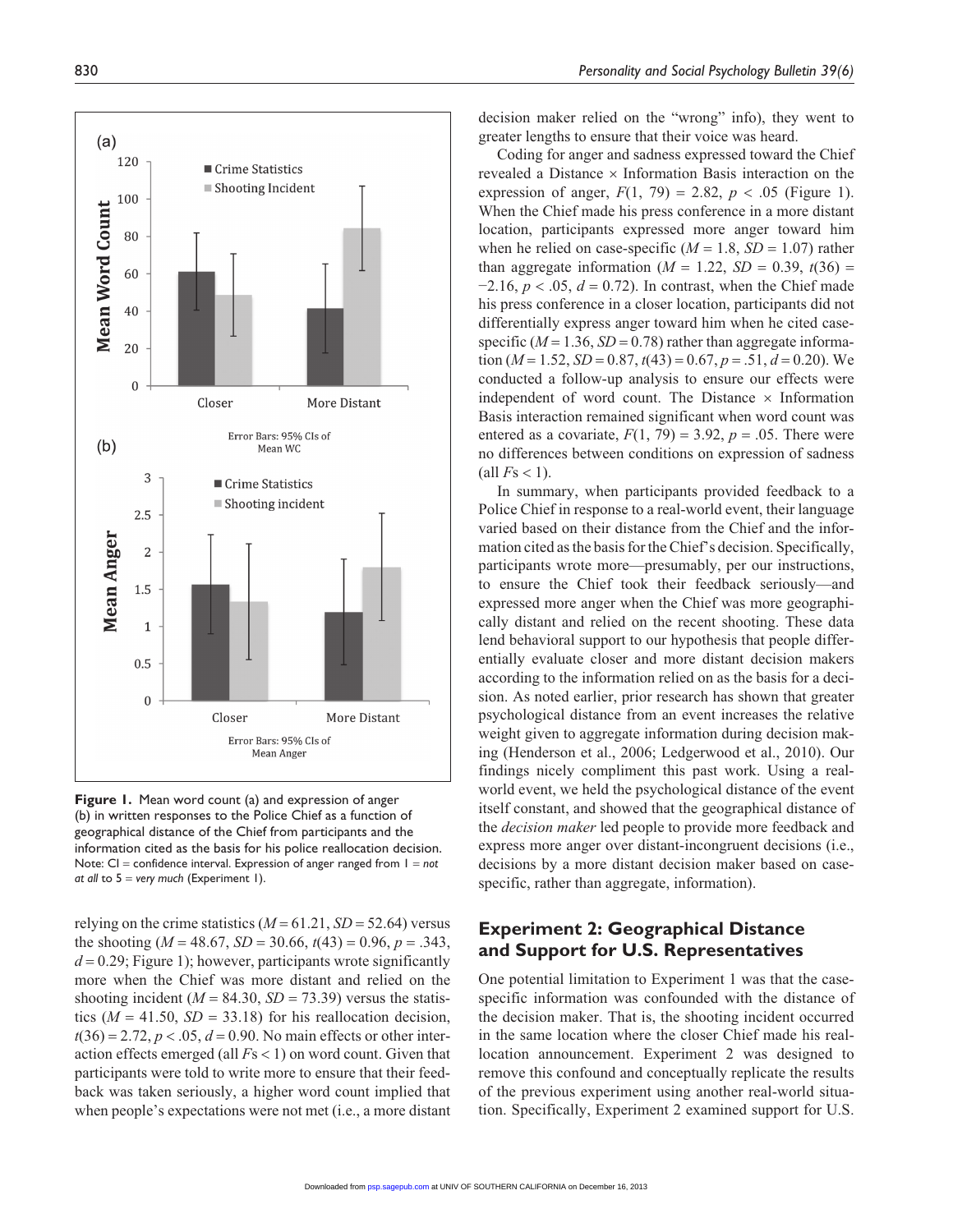

**Figure 2.** Participant support for the representative who favored a ban on high-capacity ammunition as a function of geographical distance of the representative from participants and the information cited as the basis of the policy stance. Note: Scales ranged from 1 to 7 (Experiment 2).

Representatives after an announcement of a policy decision. We focused on a policy change that was considered in the wake of the shooting of U.S. Representative Gabrielle Giffords in Tucson, Arizona—a bill that would ban the purchase of gun magazines that allow rapid firing of high amounts of ammunition. We predicted that participants would show less support for a more distant (vs. closer) representative who relied on case-specific rather than aggregate information when formulating a policy decision.

# *Method*

Two weeks after the Arizona shooting, we recruited 112 participants in the United States (68 female;  $M_{gas} = 31.60$ ,  $SD =$ 11.17) via Mechanical Turk to participate in a survey purportedly conducted by Gallup. After identifying the location of participants' residence, we told them that Gallup had interviewed U.S. Representatives, including their representative, about gun laws in light of recent crime statistics; statistics were taken from real data (Violence Policy Center, 2011). At the time of conducting the experiment, participants were also aware that the Arizona shooting had occurred. We varied the purported location of the interview with the representative. That is, participants read that the interview either occurred at the representative's district office (closer) or the representative's Washington, D.C., office (more distant). Participants in the more distant (closer) condition read,

We recently interviewed your representative in the Congressional offices in Washington, DC (at your local Congressional office in your district). The interview in Washington, DC (your local

district) centered on your representative's stance on a proposed gun control law banning high-capacity ammunition clips from firearms. Violence Policy Center statistics indicate that dating back to 1989, 135 people died and 156 were wounded in 10 mass murder incidents involving high capacity ammunition clips.

Next, participants read a quote in which their representative expressed support for a ban—Participants in the *aggregate condition* read that their representative supported a ban based on the aforementioned statistics, whereas participants in the *case-specific information condition* read that their representative supported the ban based on the Arizona shooting:

As the statistics indicate (As the recent shooting in Tucson, AZ demonstrates), high capacity clips quickly injure and kill high numbers in violent incidents. Further, if citizens decide to act in defense during an incident, high capacity clips could further increase the number of people killed or wounded by way of accidental friendly fire. Thus, my position is that we need to ban high-capacity ammunition clips from being purchased. I will vote in line with my position on the proposed new bill should it come to vote in the House of Representatives.

*Measures*. We asked participants "How likely are you to support your representative in the next election?" (1 = *not at all likely* to 7 = *very likely*) and "How likely are you to vote to reelect your representative in the next election?" (1 = *not at all likely* to 7 = *very likely*). We created a behavioral intention composite by averaging responses ( $\alpha = .98$ ). We also created a composite manipulation-check score based on two questions about how geographically close participants were to the location of the representative's interview ("Geographically, how far away are you from where your representative gave us an interview?" and "How much geographical space separates you from where your representative gave us an interview?"  $1 = \text{very close to } 7 = \text{very far}; \alpha = .98$ ). To verify that distance from the shooting in Arizona did not affect our results, we calculated the number of miles between participants' location and Tucson, Arizona, using participants' IP addresses to pinpoint participants' location when they completed the survey.

# *Results and Discussion*

An independent samples *t* test on the distance composite score verified that participants perceived the representative who was purportedly interviewed in Washington, D.C., as geographically farther away ( $M = 5.2$ ,  $SD = 1.55$ ) than the representative who was purportedly interviewed in his or her district ( $M = 3.54$ ,  $SD = 1.71$ ;  $t(106) = 5.02$ ,  $p < .001$ ,  $d =$ 0.98). A 2 (Distance: closer vs. more distant)  $\times$  2 (Information Basis: statistics vs. shooting) between-participants ANOVA revealed a marginal main effect of information basis, *F*(1,  $107$ ) = 2.28,  $p = .10$ , that was qualified by a significant Distance  $\times$  Information Basis interaction,  $F(1, 107) = 4.17$ ,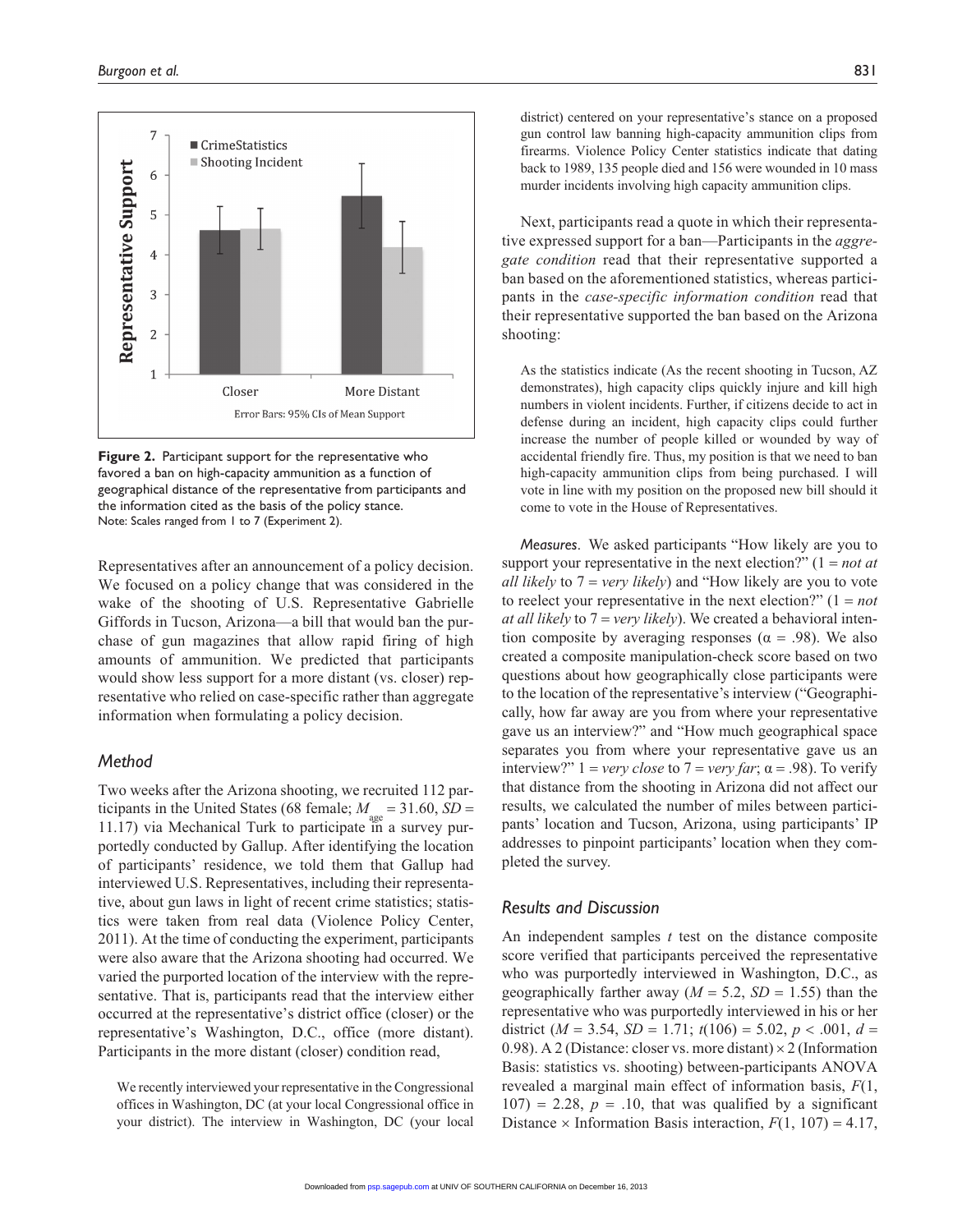*p* < .05 (Figure 2). Participants in the more distant condition expressed less support for a representative whose decision was based on the shooting  $(M = 3.98, SD = 1.96)$  rather than the statistics ( $M = 5.28$ ,  $SD = 1.29$ ,  $t(39) = 2.35$ ,  $p < .05$ ,  $d =$ 0.82). However, participants' support in the closer condition was not affected by whether the representative's decision was based on the shooting  $(M = 4.53, SD = 2.04)$  or the statistics ( $M = 4.40$ ,  $SD = 1.32$ ,  $t(68) = 0.32$ ,  $p = .75$ ,  $d = 0.08$ ). Follow-up analyses revealed that participants' distance from Tucson did not influence the results (all *F*s < 1).

Experiment 2 demonstrated the effect of geographical distance on evaluations of decision makers using another realworld event. Participants more negatively evaluated a more distant representative who relied on the shooting to formulate a stance on the high-capacity ammunition ban. Based on a Gallup Poll that indicated that most Americans were in favor of the ban at the time of the experiment (Omero, 2011), we concluded that most participants agreed with the representative's decision. Therefore, distance and the information basis of the decision, and not the decision itself, were responsible for differences in participants' evaluations of the representative.

# **Experiment 3: Construal Level and Support for a Decision Maker**

According to construal level theory, increased geographical distance cues people to view objects, events, and people more abstractly (Trope & Liberman, 2010). We posited that this process of mentally representing information in terms of abstract summaries that apply across situations (vs. specific details) is the mechanism by which greater geographical distance leads people to be less enthusiastic about decision makers who rely on case-specific information when deciding on their behalf. Experiment 3 examined this hypothesized mechanism by directly manipulating level of construal. In addition, we extended beyond Experiments 1 and 2 by examining another form of aggregate versus case-specific information: consensus and dissenting opinion.

#### *Method*

We recruited 205 participants (126 female;  $M_{\text{gas}} = 26.46$ , *SD =* 11.34) via email lists and Internet forums to fill out a survey on decision making in exchange for entry into a lottery for US\$50 in cash. We excluded 9 participants for not following instructions ( $n = 8$  or 3.9%) or for suspicion of the true purpose of the study ( $n = 1$  or 0.5%). Participants were asked to imagine attending a community forum to deliver feedback to the School District Superintendent about a proposed healthier school lunch program. We manipulated construal level using a How/Why task (Freitas, Gollwitzer, & Trope, 2004). Specifically, we asked participants to provide feedback to the Superintendent on a school issue of their choice (e.g., teacher retention). After generating an issue,

participants in the lower-level construal condition were asked to provide progressively more specific ways *how* the superintendent could address the issue (e.g., raise teacher salaries). Participants in the higher-level construal condition were asked to provide progressively more abstract reasons *why* the superintendent should address the issue (e.g., to improve student learning). Thinking about why (vs. how) an action is carried fosters thinking at a more general, superordinate level (Strack et al., 1985; Vallacher & Wegner, 1987, 1989), which carries over to subsequent judgments (Freitas et al., 2004).

After completing the construal manipulation, participants read that the Superintendent collected anonymous feedback about the proposed school lunch program. Some participants read that 85% of community forum attendees (aggregate) supported the new program, but one parent left an impassioned voicemail (case-specific) expressing strong opposition to the program; the remaining participants read that 85% of forum attendees opposed the program, but one parent left an impassioned voicemail expressing strong support for the program. The Superintendent cited either the consensus or the dissenting opinion as the basis for deciding to implement the new lunch program.

*Measures*. We asked participants "Do you support the decision made by the Superintendent?"  $(1 = not at all to 7 =$ *very much*), "What is your overall impression of the Superintendent?" (1 = *very negative* to 7 = *very positive*), and "Do you agree with the Superintendent's decision?" (1 = *not at all* to 7 = *very much*). We created an endorsement composite by averaging responses ( $α = .89$ ).

#### *Results and Discussion*

A 2 (Construal Level: high vs. low)  $\times$  2 (Information Basis: consensus vs. dissenter) between-participants ANOVA revealed main effects of construal level,  $F(1, 192) = 3.81$ , *p* = .05, and information basis, *F*(1, 192) = 64.86, *p* < .001, that were qualified by a Construal  $\times$  Information Basis interaction,  $F(1, 192) = 3.95$ ,  $p < .05$  (see Figure 3).<sup>2</sup> Participants in the lower-level construal condition expressed less support for the Superintendent who relied on the dissenting opinion  $(M = 4.36, SD = 1.70)$  rather than the consensus  $(M = 5.42,$  $SD = 1.23$ ;  $t(86.58) = 3.38$ ,  $p < .001$ ,  $d = 0.73$ ). Participants in the higher-level construal condition also expressed less support for the Superintendent who relied on the dissenting opinion ( $M = 3.53$ ,  $SD = 1.55$ ) rather than the consensus ( $M$  $= 5.44$ ,  $SD = 1.11$ ; however, this effect was twice as large in the higher-level construal condition,  $t(82.98) = 7.14$ ,  $p <$  $.001, d = 1.57$ . Indeed, when the Superintendent relied on the dissenting opinion, participants in the higher-level construal condition offered less support than participants in the lowerlevel construal condition,  $t(99) = 2.55$ ,  $p < .05$ ,  $d = 0.51$ .

Results from Experiment 3 support construal level as the [mechanism](http://psp.sagepub.com/) by which geographical distance influences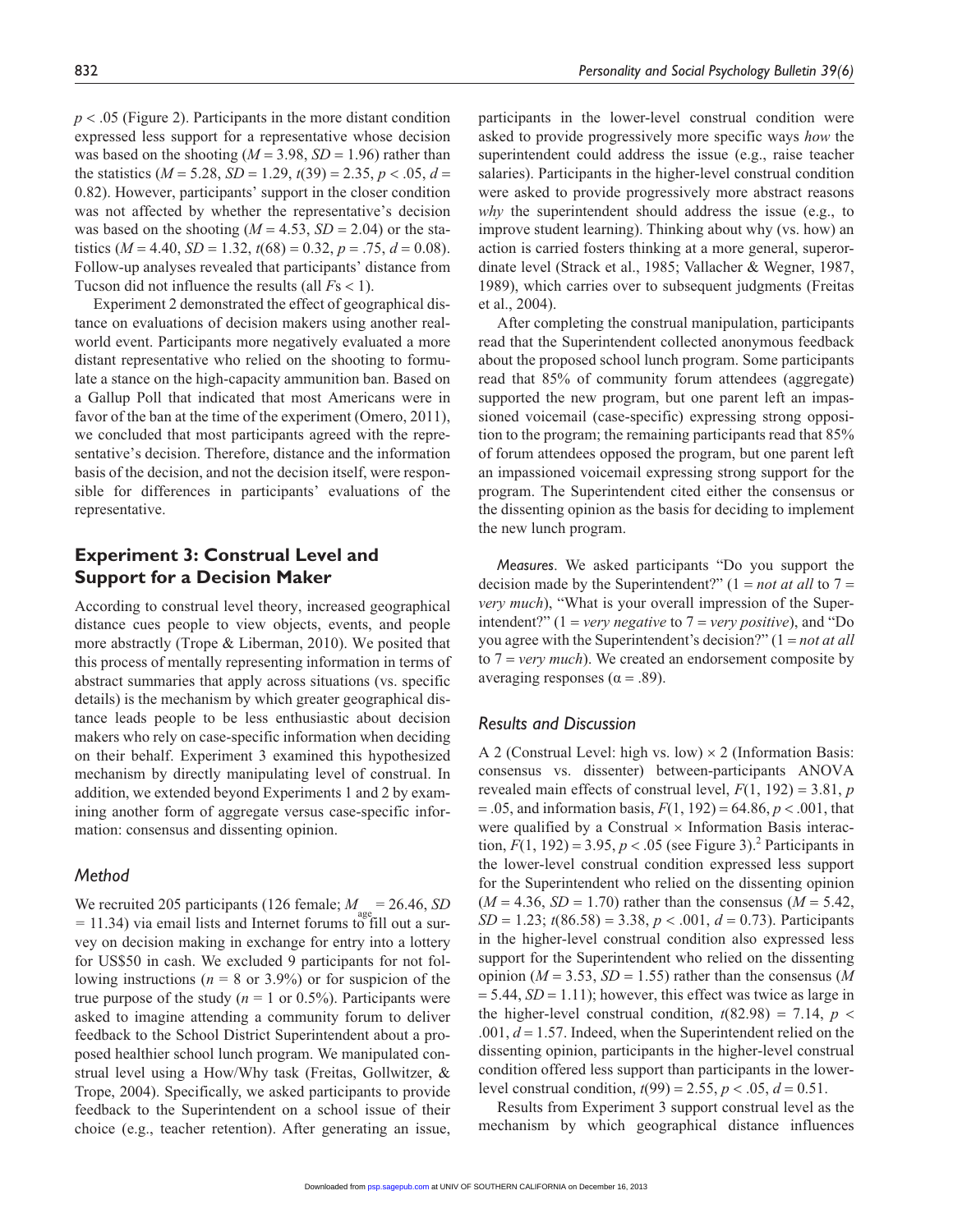

**Figure 3.** Participant support for the School Superintendent as a function of construal level and the information cited as the basis for his decision to implement a healthier school lunch program. Note: Scales ranged from 1 to 7 (Experiment 3).

evaluations of decision makers who rely on aggregate versus case-specific information in their decisions. Participants induced into a higher-level construal more negatively evaluated a Superintendent who relied on dissenting opinion in deciding to implement a healthier school lunch program.

# **Experiment 4: Geographical Distance and a Decision Maker's Overall Decision Style**

Experiments 1 to 3 focused on evaluations of a decision maker after a single decision. Although there are many contexts in which it is appropriate to evaluate a decision maker after one decision, there are also contexts in which it may be appropriate to evaluate a decision maker's overall decision style. Consider, for example, that policy makers make decisions on a variety of political issues (e.g., health care, taxes) that affect constituents. Or consider that corporate leaders continually make decisions that affect their employees (e.g., salaries increases, vacation policies). Although it is possible that participants' evaluations in Experiments 1 and 2 were based on an assumption that the information used was indicative of the decision maker's overall style, these experiments only provide evidence of an effect of geographical distance on single decisions. We designed Experiment 4 to examine whether our findings extend to evaluations of a decision maker's overall style.

# *Method*

Seventy-seven participants in the United States (27 female,  $M_{\text{gas}}$  = 35.95, *SD* = 14.89) completed the experiment on

Mechanical Turk. Three participants were excluded from the final analyses for suspicion of the true purpose of the experiment. Participants were asked to imagine that a presidential race was down to two candidates. Next, participants were asked to imagine that they did not know either of the candidate's political views and therefore watched a debate between the two candidates to inform their vote.

We told participants that the debate took place either "in your town, 5 miles from where you live" (closer) or "in another state, approximately 2,000 miles from where you live" (more distant). Participants then read about eight political issues (presented sequentially) that the candidates debated (homeland security, the national debt, standardized testing, immigration, gun control, global warming, abstinence-only education, and federal welfare). To ensure that evaluations were based on the candidates' decision style and not on specific political views, we presented participants with the information that the candidates relied on for their stance for each political issue, but not their stance itself. That is, the information basis was worded so it did not indicate any particular stance. For example,

The candidates were asked about whether the U.S. should sign an international treaty to reduce carbon emissions.

Candidate A based his stance on a scientist's expert opinion about the effect of carbon emissions on the environment.

Candidate B based his stance on international trends in carbon emissions rates over the last 20 years.

Across each political issue, Candidate A always relied on some form of case-specific information (e.g., a single incident, individual testimonials), and Candidate B always relied on some form of aggregate information (e.g., statistics, consensus opinion).

*Measures*. After each individual issue was presented, participants responded to the question "Based on this issue which candidate do you like better?" Responses were scored so that preference for the candidate that relied on casespecific information and aggregate information was 0 and 1, respectively. We created a summary score of preferences across all eight issues such that a total score of 0 indicated universal preference for the candidate who relied on casespecific information and a score of 8 indicated universal preference for the candidate who relied on aggregate information. We created a composite manipulation-check score based on two questions about how geographically close participants were to the location of the debate ("According to the scenario, how geographically far from you did the presidential debate take place?" and "According to the scenario, how much geographical space separates you from where the presidential debate took place?" 1 = *very close* to 7 = *very far*;  $\alpha = .97$ ).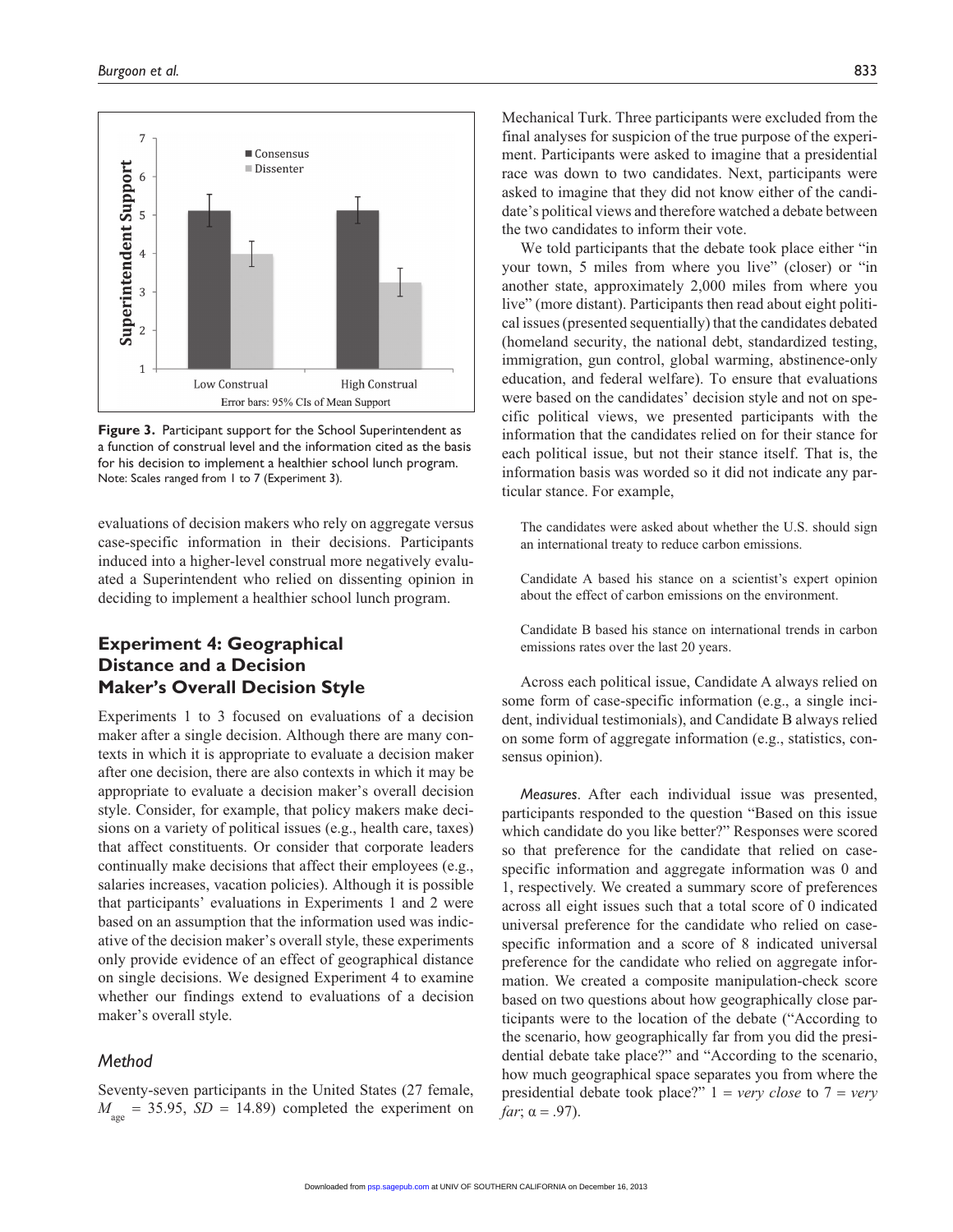#### *Results and Discussion*

An independent samples *t* test on the manipulation-check composite verified that participants perceived the debate as farther away when in another state versus in the participants' hometown ( $M = 6.43$ ,  $SD = 0.99$  vs.  $M = 2.74$ ,  $SD = 1.78$ ,  $t(39.32) = 10.19, p < .001, d = 2.57$ ).<sup>3</sup> Overall, participants in both conditions preferred the candidate who relied on aggregate information ( $M = 6.77$ ,  $SD = 1.58$ ). An independent samples *t* test on the summary scores from the closer and more distant conditions revealed an effect of distance on overall preference for the two candidates,  $t(72) = 2.05$ ,  $p < .05$ ,  $d = 0.49$ . Specifically, participants more strongly preferred the candidate who relied on aggregate (vs. the candidate who relied on case-specific) information when the debate was geographically more distant  $(M = 7.07, SD = 1.32)$  versus closer ( $M = 6.31$ ,  $SD = 1.85$ ). These results indicate that geographical distance not only plays a role in evaluations of decision makers' single decisions but also influences preferences for decision makers' overall decision style.

# **Experiment 5: Construal Level and a Decision Maker's Overall Decision Style**

In this final experiment, we extended our construal level finding in Experiment 3 by examining how changes in construal level affect evaluations of a decision maker based on the decision maker's reliance on aggregate versus case-specific information across multiple decisions. Although the construal level manipulation that we used in Experiment 3 has been documented as valid manipulation (see, for example, Fujita, Trope, Liberman, & Levin-Sagi, 2006; Ledgerwood et al., 2010; Wakslak & Trope, 2009), a potential criticism of the manipulation is that participants in the higher-level and lower-level construal conditions were required to generate different content in their responses. We do not believe that this serves as a viable alternative explanation for our findings; however, to assuage any concerns, we created a new construal level manipulation in this experiment, which held the content constant for our experimental groups.

# *Method*

We recruited 189 participants in the United States (80 females;  $M_{\text{age}} = 35.23$ ,  $SD = 12.77$ ) via Mechanical Turk. Participants read the same scenario from Experiment 4, except that we made no mention of the geographical distance of the presidential debate. Prior to reading about the individual political issues, participants completed an ostensibly unrelated task that manipulated construal level. Previous research has demonstrated that priming participants to think more abstractly or concretely can have carryover effects to subsequent tasks (Freitas et al., 2004; Fujita, Trope, et al., 2006). One way to prime abstract or concrete thinking is to have people focus either on traits of a category or specific examples of a category, respectively (Malkoc, Zauberman, & Bettman, 2010).

We created a task to induce abstract or concrete thinking by focusing participants on traits or specific examples of politicians.<sup>4</sup> Specifically, we presented participants with 10 word pairs that included a personality trait politicians might have (e.g., knowledgeable) and a specific example of a politician (e.g., John McCain). In the higher-level construal condition, participants were instructed to identify the trait in each pair (i.e., "Which of the following is a personality characteristic politicians might have?"); in the lower-level construal condition, participants were instructed to identify the example in each pair ("Which of the following is an example of a politician?"). We excluded participants from analyses for suspicion of the true purpose of the experiment  $(n = 9)$  or 5%) or for not following instructions ( $n = 19$  or 10%).

#### *Results and Discussion*

As in the previous experiment, participants generally preferred the candidate who relied on aggregate information, *M* = 6.34, *SD* = 1.86 (1 = *universal preference for the candidate who relied on case-specific information*; 8 = *universal preference for the candidate who relied on aggregate information*). However, as expected, an independent samples *t* test on the summary scores of the higher- and lower-level construal conditions revealed an effect of construal level on participants' overall preferences for the candidates, *t*(159) = 2.172,  $p < .05$ ,  $d = 0.34$ <sup>5</sup> Specifically, participants more strongly preferred the candidate who relied on aggregate information in the higher-level  $(M = 6.70, SD = 1.51)$  versus lower-level construal condition ( $M = 6.01$ ,  $SD = 2.05$ ). These results support our contention that differences in construal level underlie the influence of geographical distance on differences in evaluations of decision makers. From a construal level theory perspective, geographical distance influences the way information is represented. Consistent with this perspective, directly manipulating construal level replicated the results obtained in Experiment 4 that varied geographical distance from decision makers.

# **General Discussion**

Our findings suggest that geographical distance influences evaluations of people who make decisions on behalf of others. Specifically, we demonstrated that geographical distance influences how the information basis of others' decisions factors into people's evaluations of them. Consistent with our predictions, Experiments 1 and 2 showed that more distant (ostensibly real-world) decision makers were evaluated more negatively when they cited case-specific, rather than aggregate, information as the basis for their decisions. Experiment 4 demonstrated that people more strongly preferred a more distant decision maker who consistently relied on aggregate information across multiple decisions (vs. a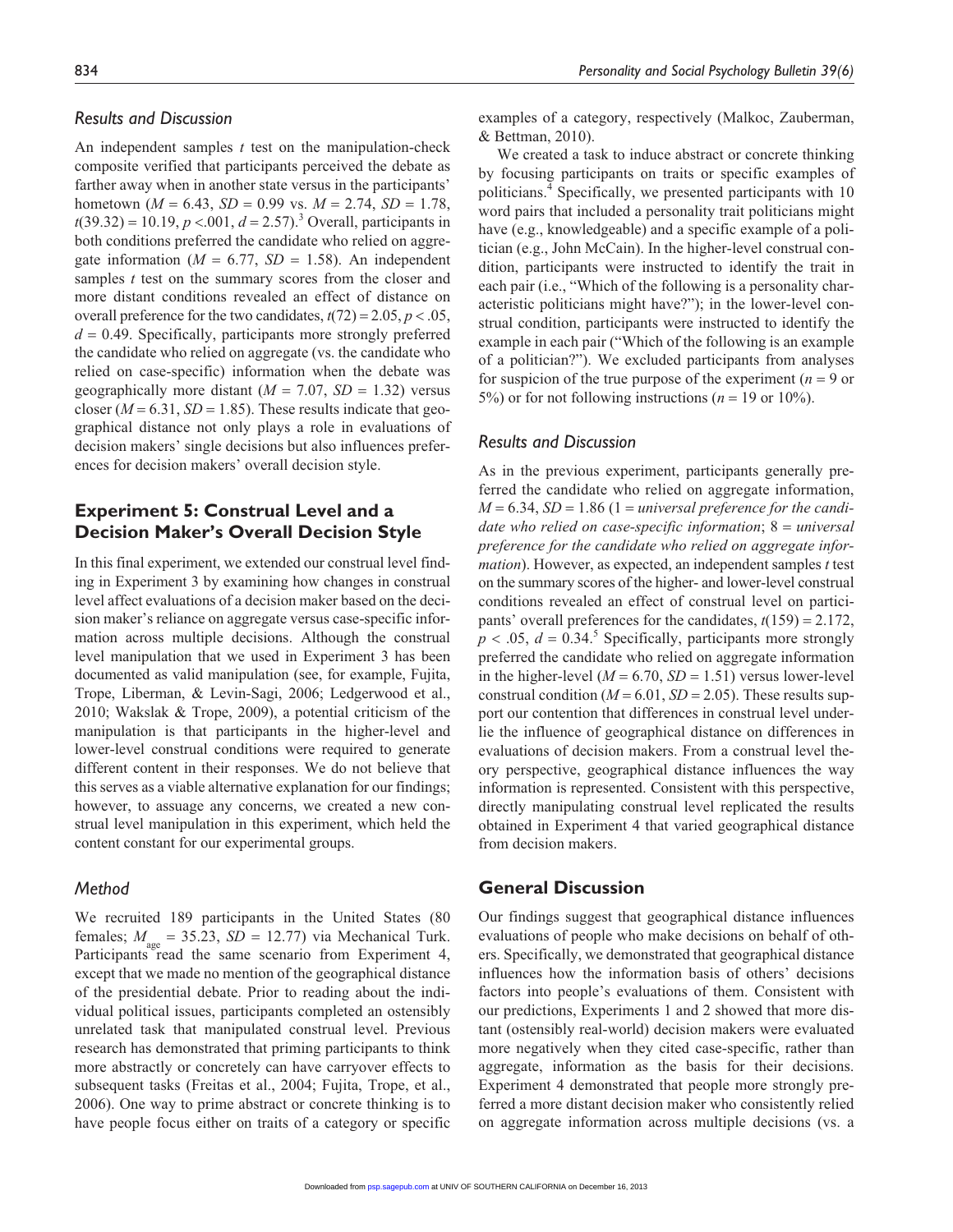decision maker who consistently relied on case-specific information). Finally, Experiments 3 and 5 supported our construal level account of the effect of distance on evaluations of decision makers, as we found participants who adopted a higher-level (vs. lower-level) construal more strongly preferred the decision maker who relied on aggregate (vs. case-specific) information.

#### *Alternative Explanations*

Although we argue that greater geographical distance and concomitant more abstract construals increase attention to cross-situational information, an alternative interpretation of our findings might be that geographical distance instead decreased the perceived relevance of the case-specific information. One reason people might prefer case-specific information in personal decisions is that case-specific information is more emotionally arousing than aggregate information (Taylor & Thompson, 1982). Much research has been grounded in the notion that increased geographical distance from things reduces the relevance or emotional impact of those things (Davis, Gross, & Ochsner, 2011; Latané, Liu, Nowak, Bonevento, & Zheng, 1995; Mobbs et al., 2007; Mühlberger, Neumann, Wieser, & Pauli, 2008; Williams & Bargh, 2008). Consequently, one could argue that our manipulation of geographical distance reduced the intensity of emotions typically evoked by case-specific information. As a result, people may have devalued the case-specific information and therefore preferred decision makers who relied on aggregate information.

We believe, however, that this interpretation is unlikely to explain our results. First, not all case-specific information is emotionally arousing (see Taylor & Thompson, 1982, for a similar argument). Indeed, we cannot think of an emotion that would be aroused by a recent deviation in a trend or an expert's scientific opinion (Experiments 4 and 5). Second, most of the literature suggests that reduced emotional intensity results from increased geographical distance from the emotion-inducing event itself (see, for example, Mühlberger et al., 2008). Thus, distance from the case-specific information (e.g., a salient event) would reduce its importance in decisions. However, our distance manipulations in Experiments 2 and 4 involved distance from the decision maker, not the case-specific information. Moreover, in Experiment 2, we found no effects of distance from the shooting (i.e., the case-specific information) on evaluations of the representative; it is difficult to argue that the distance from the representative altered the emotional intensity created by geographical closeness to the incident. Finally, to our knowledge, there is no empirical evidence that priming construal level alters emotional intensity; however, Experiments 3 and 5 indicate that construal level affects people's preference for what information they believe decision makers should rely on. Therefore, we believe that the most parsimonious explanation for our findings is that geographical

distance cued more abstract construals, which fostered an increased preference for decision makers to rely on aggregate information in their decisions.

#### *Theoretical Implications*

Previous research indicates that psychological distance increases the preference for aggregate (vs. case-specific) information in personal decisions (Henderson et al., 2006; Ledgerwood et al., 2010). From a construal level theory perspective, this preference presumably arises because increased distance triggers more abstract construals, which increases the weight people give to information that exists across situations (i.e., aggregate information). Because decision makers often consider aggregate and case-specific information when deciding on behalf of others, we explored whether people's preference for information arises when evaluating the decisions of near and distant others. Unlike the previous research, we focused on the geographical distance of a decision maker, not the decision itself. Although the distance between an evaluator and decision maker can be completely unrelated to the distance of the actual decision, our findings show a similar pattern to the research on near and distant personal decisions. Our results imply that interpersonal distance is enough to trigger changes in evaluation as a function of information basis of a decision.

Importantly, interpersonal distance may help explain a specific aspect of our current findings, namely, that we did not observe a preference reversal in our close conditions. Whereas previous research has shown that people prefer case-specific information over aggregate information in psychologically closer *personal* decisions (Ledgerwood et al., 2010), on the whole, we found that people did not have a clear preference for closer decision makers to rely on aggregate or case-specific information. It is possible that increased psychological closeness fosters an increased preference for case-specific information, but that preference is reduced when evaluating another person's decision. In other words, evaluating another person's decision may feel relatively more psychologically distant than a personal decision, which in turn may increase people's attention to the aggregate information. For example, we would expect people to be more swayed by a personal testimonial (which is case-specific) in their own voting decision but prefer that a policy maker rely on data trends or statistics (which is aggregate) for the same voting decision, especially when then policy maker is geographically distant.

#### *Practical Implications*

Our findings have several practical implications for decision makers. Generally, decision makers should be aware that their constituents evaluate them not only for the decisions themselves but also for the process behind those decisions. [In othe](http://psp.sagepub.com/)r words, a good decision in itself is not enough to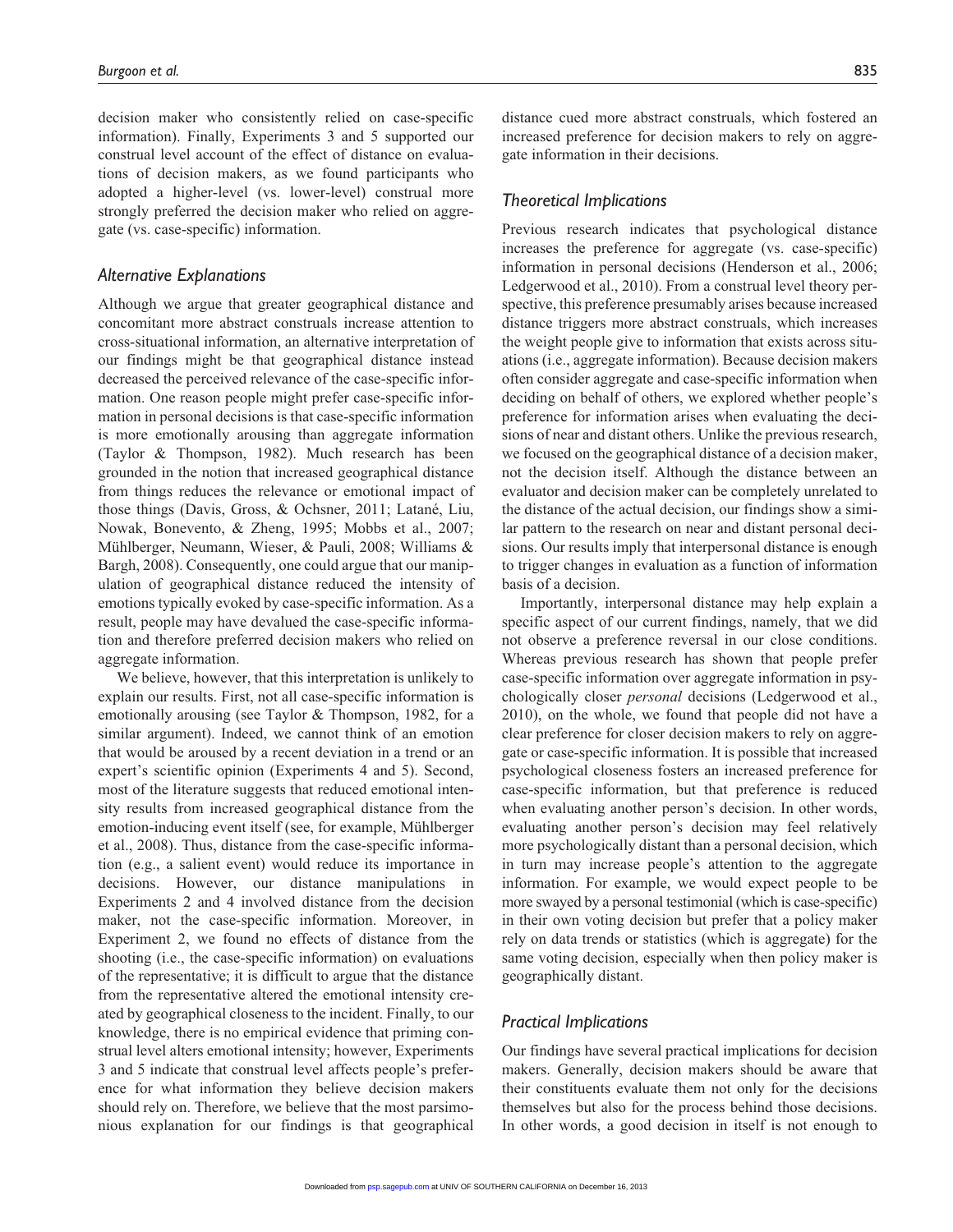garner an extremely positive evaluation. Therefore, more distant decision makers should be aware that their constituents prefer them to rely on aggregate sources of information, even though case-specific information can often appear highly persuasive. Closer decision makers, however, should be aware that their constituents seem to want them to incorporate both aggregate and case-specific information. Consequently, closer decision makers who would rather completely avoid referencing case-specific information might improve their chances of a positive evaluation by either creating psychological distance between themselves and their constituents or by inducing their constituents to think more abstractly (e.g., using more abstract language during communication; Clark & Semin, 2008). Alternatively, knowing that evaluators are concerned about them relying on both case-specific and aggregate information, closer decision makers should be keen to frame their ultimate decision as taking into account both of these types of information.

#### **Coda**

The present research implicates geographical distance as a factor that influences how the information basis of a decision influences evaluations of decision makers who make decisions on behalf of others. Specifically, the present findings imply that more distant decision makers would be wise to not only make a decision that people agree with but also base it on information their constituents deem most appropriate.

#### **Declaration of Conflicting Interests**

The author(s) declared no potential conflicts of interest with respect to the research, authorship, and/or publication of this article.

#### **Funding**

The author(s) disclosed receipt of the following financial support for the research, authorship, and/or publication of this article: This paper was supported by a grant awarded to Marlone D. Henderson from National Science Foundation (NSF) (BCS-1023611).

#### **Notes**

- 1. We excluded three participants for previous participation in a related study on geographical distance. When the excluded participants are included in the analysis, our results remain marginally significant,  $t(100) = 1.82$ ,  $p = .07$ .
- 2. We excluded eight participants for not following the instructions of the construal task. Specifically, we excluded participants who completed the task by either filling in nonsense words or copying the example we provided word for word. We also excluded one participant for suspicion that the study was looking at the relationship between "abstractness and my opinion of the superintendent." Not surprisingly, when all excluded participants are included in the analysis, the critical interaction becomes nonsignificant,  $F(1, 201) = 1.90$ ,  $p = .17$ .
- 3. We excluded three people for suspicion of the true purpose of the experiment. We determined suspicion based on any

mention of the relationship between distance, aggregate and case-specific information, and evaluations. When the excluded participants are included in the analysis, our results remain marginally significant,  $t(75) = 1.86$ ,  $p = .07$ .

- 4. To ensure that our modified task shifted participants' level of construal, we recruited 199 participants in the United States (115 female;  $M_{\text{gas}} = 33.98$ ,  $SD = 12.83$ ) via Mechanical Turk. We excluded  $12^{\circ}$  participants who did not follow instructions. Participants first completed the construal manipulation and then completed a breadth of categorization task (Liberman, Sagistrano, & Trope, 2002). Specifically, we asked participants to sort 38 household items (e.g., painting, telephone, refrigerator) into groups of items that belong together. We measured the number of groups created. Fewer groups indicate a higher level of construal. As expected, participants who viewed characteristics of politicians (higher-level construal) created fewer categories (*M* = 5.55, *SD* = 2.38) than participants who viewed examples of politicians (lower-level construal; *M* = 6.33, *SD* = 2.78;  $t(185) = 2.08$ ,  $p < .05$ ,  $d = 0.30$ ).
- 5. We excluded 19 participants for not following the instructions of the construal task. Goodman, Cryder, and Cheema (2012) found that relative to student samples, participants completing experiments on Mechanical Turk are significantly less likely to pay attention to experimental materials, presumably because participants are not monitored by an experimenter when completing tasks online. We suspect that because our construal level manipulation simply involved clicking buttons (rather than writing texts as was required in Experiment 3), those participants who failed to follow instructions were simply not paying attention to the task and, thus, were excluded from the analysis. We also excluded 9 participants for suspicion of the true purpose of the study. We determined suspicion based on the mentioning of the relationship between the task and evaluations of the candidates or the preference for candidates who rely on aggregate versus case-specific information. Not surprisingly, when all excluded participants are included in the analysis, our results become nonsignificant,  $t(187)$  =  $1.43, p = .16.$

#### **References**

- Ajzen, I. (1977). Intuitive theories of events and the effects of baserate information on prediction. *Journal of Personality and Social Psychology*, *35*, 303-314.
- Alicke, M., & Weigold, M. (1990). Evaluating decision makers: The role of choice congruence and outcome. *Basic and Applied Social Psychology*, *11*, 295-312.
- Baesler, E. J., & Burgoon, J. K. (1994). The temporal effects of story and statistical evidence on belief change. *Communication Research*, *21*, 582-602.
- Bar-Hillel, M. (1980). The base-rate fallacy in probability judgments. *Acta Psychologica*, *44*, 211-233.
- Baron, J., & Hershey, J. C. (1988). Outcome bias in decision evaluation. *Journal of Personality and Social Psychology*, *54*, 569-579.
- Canes-Wrone, B., Herron, M. C., & Shotts, K. W. (2001). Leadership and pandering: A theory of executive policymaking. *American Journal of Political Science*, *45*, 532-550.
- Clark, A. E., & Semin, G. R. (2008). Receivers' expectations for abstract versus concrete construal: Conversational relevance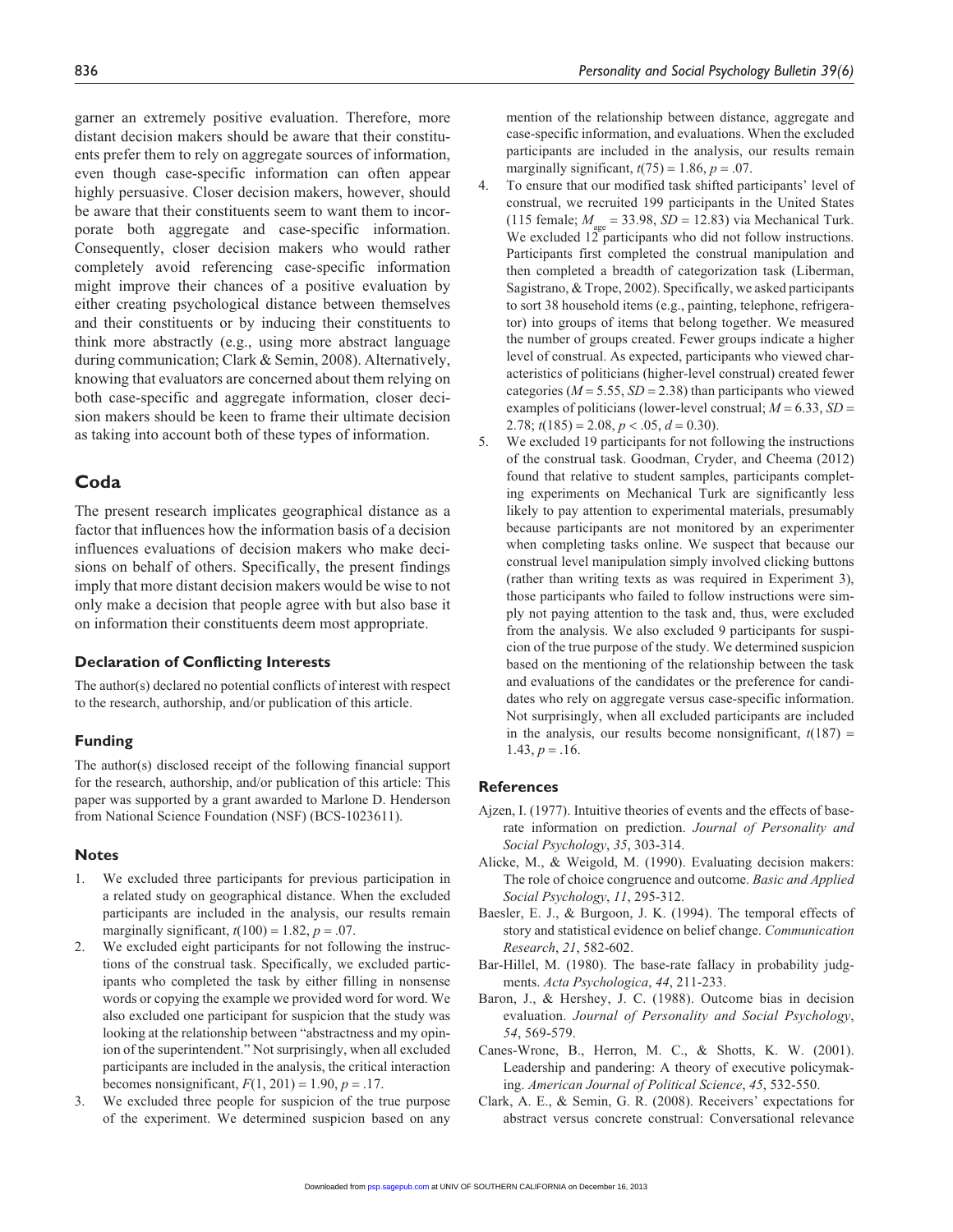as a determinant of construal level. *Journal of Language and Social Psychology*, *27*, 155-167.

- Davis, J., Gross, J. J., & Ochsner, K. N. (2011). Psychological distance and emotional experience: What you see is what you get. *Emotion*, *11*, 438-444.
- Fessel, F. (2011). Increasing level of aspiration by matching construal level and temporal distance. *Social Psychological and Personality Science*, *2*, 103-111.
- Fiedler, K., Semin, G. R., Finkenauer, C., & Berkel, I. (1995). Actor-observer bias in close relationships: The role of selfknowledge and self-related language. *Personality and Social Psychology Bulletin*, *21*, 525-538.
- Freitas, A. L., Gollwitzer, P., & Trope, Y. (2004). The influence of abstract and concrete mindsets on anticipating and guiding others' self-regulatory efforts. *Journal of Experimental Social Psychology*, *40*, 739-752.
- Fujita, K., Eyal, T., Chaiken, S., Trope, Y., & Liberman, N. (2008). Influencing attitudes toward near and distant objects. *Journal of Experimental Social Psychology*, *44*, 562-572.
- Fujita, K., Henderson, M. D., Eng, J., Trope, Y., & Liberman, N. (2006). Spatial distance and mental construal of social events. *Psychological Science*, *17*, 278.
- Fujita, K., Trope, Y., Liberman, N., & Levin-Sagi, M. (2006). Construal levels and self-control. *Journal of Personality and Social Psychology*, *90*, 351-367.
- Goodman, J. K., Cryder, C., & Cheema, A. (2012). Data collection in a flat world: The strengths and weaknesses of Mechanical Turk samples. *Journal of Behavioral Decision-Making*. Advance online publication. doi:10.1002/bdm.1753
- Greenberg, J., & Folger, R. (1983). Procedural justice, participation, and the fair process effect in groups and organizations. In P. B. Paulus (Ed.), *Basic group processes* (pp. 235-256). New York, NY: Springer-Verlag.
- Hamill, R., Wilson, T. D., & Nisbett, R. E. (1980). Insensitivity to sample bias: Generalizing from atypical cases. *Journal of Personality and Social Psychology*, *39*, 578-589.
- Hansen, J., & Wänke, M. (2010). Truth from language and truth from fit: The impact of linguistic concreteness and level of construal on subjective truth. *Personality and Social Psychology Bulletin*, *36*, 1576-1588.
- Henderson, M. D. (2011). Mere physical distance and integrative agreements: When more space improves negotiation outcomes. *Journal of Experimental Social Psychology*, *47*, 7-15.
- Henderson, M. D., Fujita, K., Trope, Y., & Liberman, N. (2006). Transcending the "here": The effect of spatial distance on social judgment. *Journal of Personality and Social Psychology*, *91*, 845-856.
- Henderson, M. D., & Trope, Y. (2009). The effects of abstraction on integrative agreements: When seeing the forest helps avoid getting tangled in the trees. *Social Cognition*, *27*, 402-417.
- Henderson, M. D., & Wakslak, C. J. (2010). Over the hills and far away: The link between physical distance and abstraction. *Current Directions in Psychological Science*, *19*, 390-394.
- Kahneman, D., & Tversky, A. (1973). On the psychology of prediction. *Psychological Review*, *80*, 237-251.
- Kay, P. (1971). Taxonomy and semantic contrast. *Language*, *47*, 866-887.
- Kim, H., Rao, A. R., & Lee, A. Y. (2009). It's time to vote: The effect of matching message orientation and temporal frame on political persuasion. *Journal of Consumer Research*, *35*, 877-889.
- Krupat, E., Smith, R., Leach, C. W., & Jackson, M. (1997). Generalizing from atypical cases: How general a tendency? *Basic and Applied Social Psychology*, *19*, 345-361.
- Latané, B., Liu, J. H., Nowak, A., Bonevento, M., & Zheng, L. (1995). Distance matters: Physical space and social impact. *Personality and Social Psychology Bulletin*, *21*, 795-805.
- Ledgerwood, A., Wakslak, C., & Wang, M. (2010). Differential information use for near and distant decisions. *Journal of Experimental Social Psychology*, *46*, 638-642.
- Libby, L. K., & Eibach, R. P. (2002). Looking back in time: Selfconcept change affects visual perspective in autobiographical memory. *Journal of Personality and Social Psychology*, *82*, 167-179.
- Liberman, N., Sagistrano, M., & Trope, Y. (2002). The effect of temporal distance on level of mental construal. *Journal of Experimental Social Psychology*, *38*, 523-534.
- Lind, E. A., & Tyler, T. R. (1988). *The social psychology of procedural justice*. New York, NY: Plenum.
- Lipshitz, R., & Barak, D. (1995). Hindsight wisdom: Outcome knowledge and the evaluation of decisions. *Acta Psychologica*, *88*, 105-125.
- Malkoc, S. A., Zauberman, G., & Bettman, J. R. (2010). Unstuck from the concrete: Carryover effects of abstract mindsets in intertemporal preferences. *Organizational Behavior and Human Decision Processes*, *113*, 112-126.
- McCarthy, R. J., & Skowronski, J. J. (2011). You're getting warmer: Level of construal affects the impact of central traits on impression formation. *Journal of Experimental Social Psychology*, *47*, 1304-1307.
- McFarlin, D. B., & Sweeney, P. D. (1992). Distributive and procedural justice as predictors of satisfaction with personal and organizational outcomes. *Academy of Management Journal*, *35*, 626-637.
- Mobbs, D., Petrovic, P., Marchant, J. L., Hassabis, D., Weiskopf, N., Seymour, B., & Frith, C. D. (2007). When fear is near: Threat eminence elicits prefrontal-periaqueductal gray shifts in humans. *Science*, *317*, 1079-1083.
- Mühlberger, A., Neumann, R., Wieser, M. J., & Pauli, P. (2008). The impact of changes in spatial distance on emotional responses. *Emotion*, *8*, 192-198.
- Omero, M. (2011, January 24). Gallup: Stricter gun laws are the best way to prevent mass shootings. *The Huffington Post*. Availablefrom http://www.huffingtonpost.com/
- Roberts, C. (2012, June 11). San Francisco's marijuana dispensaVries still don't cause crime, study shows. *The Huffington Post*. Available from http://www.huffingtonpost.com
- Schul, Y. (1983). Integration and abstraction in impression formation. *Journal of Personality and Social Psychology*, *44*, 45-54.
- See, K. E. (2009). Reactions to decisions with uncertain consequences: Reliance on perceived fairness versus predicted outcomes depends on knowledge. *Journal of Personality and Social Psychology*, *96*, 104-118.
- Semin, G. R., Higgins, T., de Montes, L., Estourget, Y., & Valencia, J. F. (2005). Linguistic signatures of regulatory focus: How abstraction fits promotion more than prevention. *Journal of Personality and Social Psychology*, *89*, 36-45.
- Strack, F., Schwarz, N., & Gschneidinger, E. (1985). Happiness and reminiscing: The role of time perspective, affect, and mode of thinking. *Journal of Personality and Social Psychology*, *49*, [146](http://psp.sagepub.com/)0-1469.